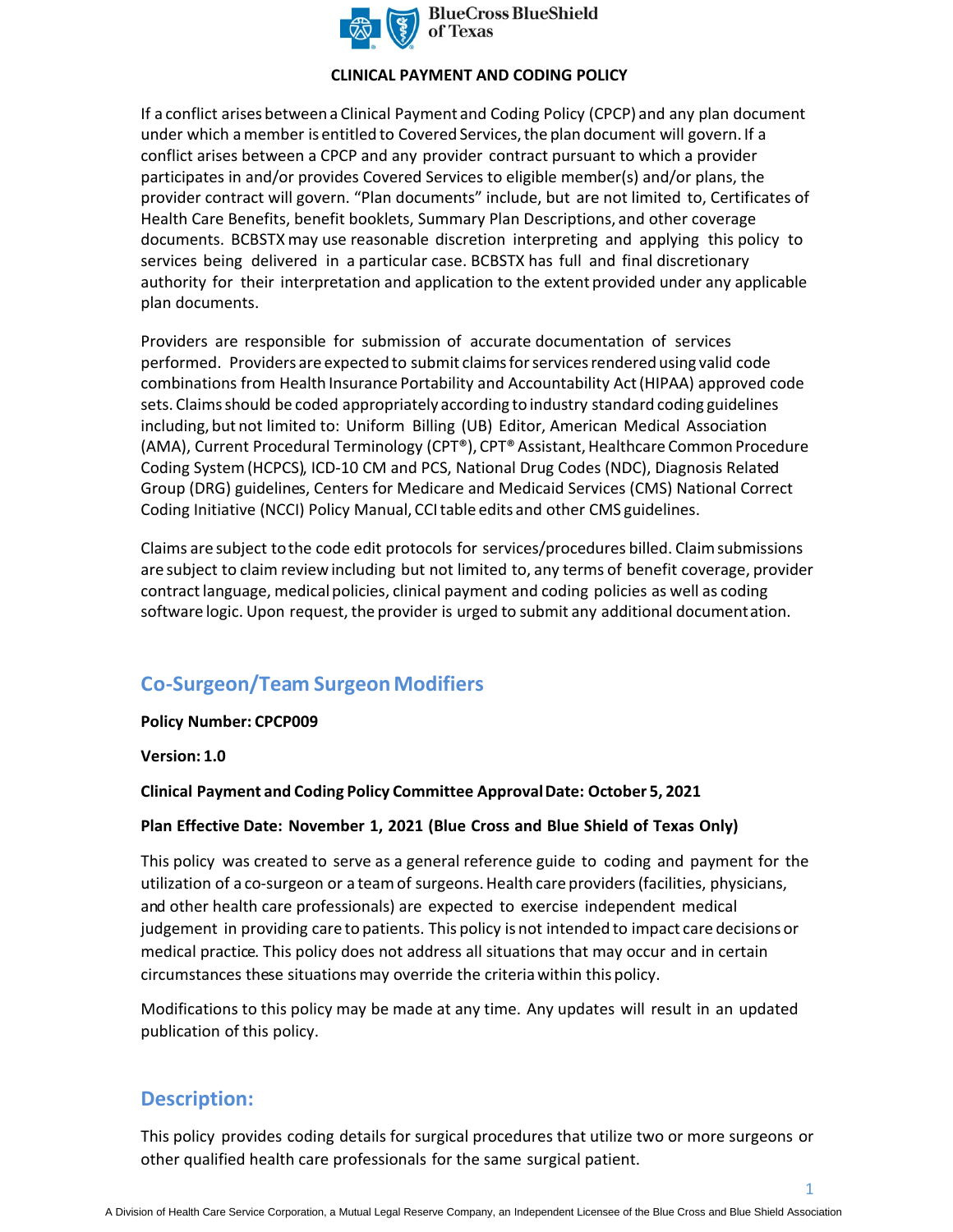

Co-Surgeons or team surgeons are used when multiple surgeons or qualified health care professionals with different skills and/or specialties are required or when conducting surgery simultaneously minimizes anesthesia time or complications.

In certain situations, two surgeons with different individual skills are required to perform surgery on the same patient during the same operation on the same day. Often these surgeons have different specialties which requires them to perform their own unique portion of the surgery. This may be due to the complexity of the surgery and/or the patient's condition. In this scenario, the surgeons are acting as co-surgeons and each surgeon should bill the procedure with a modifier 62 appended.

Team surgery occurs when more than two physicians, usually of different specialties, and/or other qualified health care professionals, including assistant surgeons, nurse practitioners and physician assistants are required to perform highly complicated procedures on the same patient, on the same day. Team surgery is identified by appending modifier 66 to the procedure.

## **Reimbursement Information:**

This policy applies to co-surgeon services that are billed using the CMS 1500 Health Insurance Claim Form. This policy applies to all products, in network and out of network physicians and other qualified health care professionals.

## **Co-Surgery**

In cases of co-surgery, each surgeon must append modifier 62 to services billed and the CPT code on both surgeon's claims should match. Both surgeons are required to submit separate operative reports that explicitly state what services each surgeon performed during the surgery, reflecting the complexity of the case.

The following criteria must be met for Co-Surgery claims to be eligible for reimbursement:

- Compliance with CMS guidelines which state that HCPCS/CPT codes appearing in the National Physician Fee Schedule (NPFS) with a relative value file co-surgery status indicator of "1" or "2" are eligible for co-surgeon reimbursement with modifier 62.
- Services rendered by both surgeons must be determined to be medically necessary.
- The procedure requires two surgeons with different specialties performing a specific procedure, or two surgeons performing a specific procedure simultaneously.
- The Co-Surgery services are submitted with an appropriate surgical CPT code by both surgeons with modifier 62 listed in the first position.
- NOTE: Physicians cannot bill as assistants for the procedure in which they acted as cosurgeons.

When two surgeons are operating on two completely different anatomic portions of the patient on the same date and time, it is not considered co-surgery. In these instances, each surgeon is considered the primary provider for the surgery they are conducting and modifier 62 should not be applied.